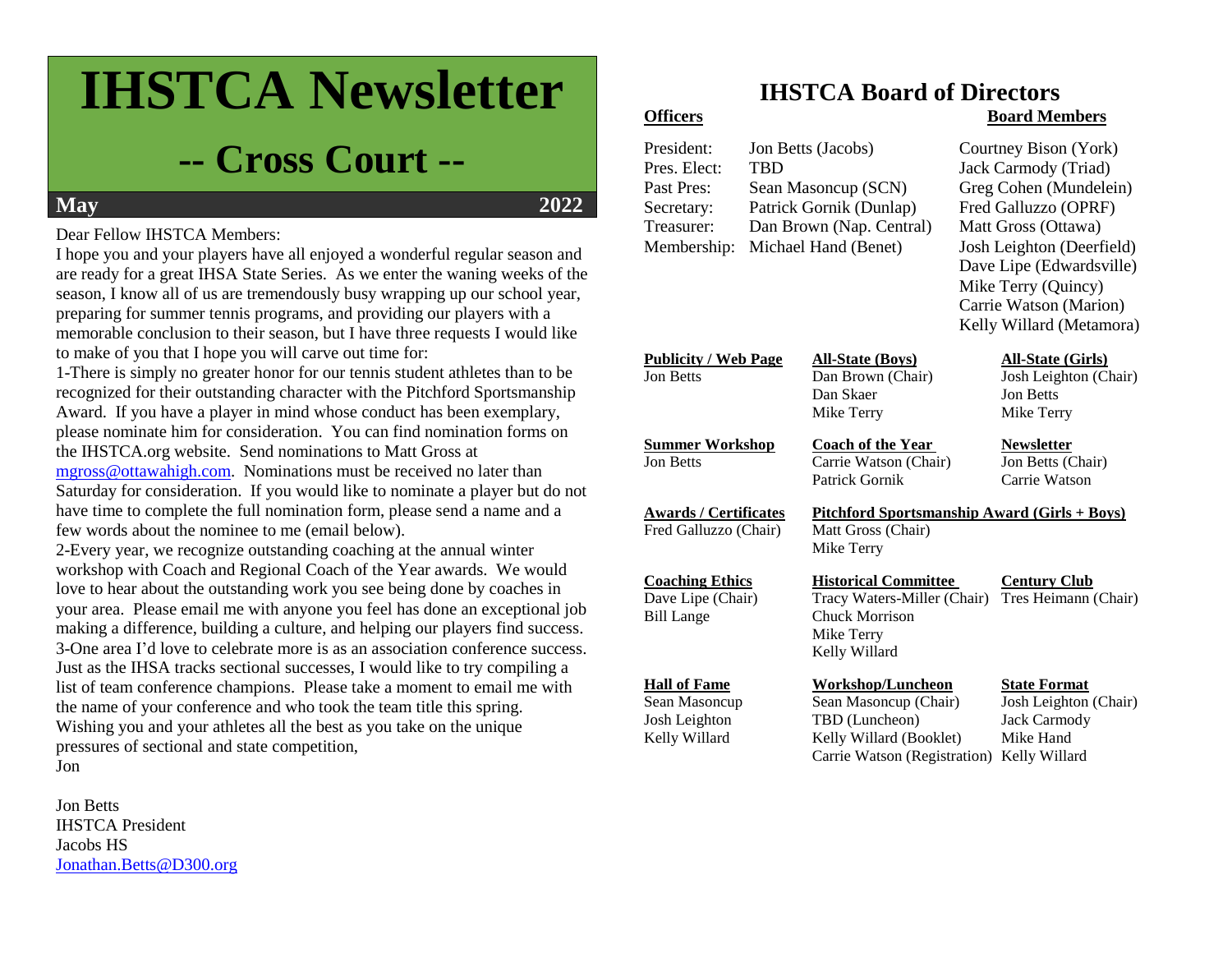### **IMPORTANT DATES**

#### **Boys' Season:**

| Sectionals                          | May 20, 2022    |
|-------------------------------------|-----------------|
| <b>Pitchford Nominations Due</b>    | May 21, 2022    |
| <b>State Finals Seeding Meeting</b> | May 24, 2022    |
| <b>State Finals</b>                 | May 26-28, 2022 |
| <b>Season Ends</b>                  | May 28, 2022    |

#### **On the Horizon:**

| <b>IHSTCA Summer Board Meeting</b>    | July 20, 2022 |
|---------------------------------------|---------------|
| <b>IHSTCA Summer Coaches Workshop</b> | July 25, 2022 |
| 2023 IHSTCA Winter Workshop           | Feb. 3, 2023  |

#### **Helpful Resources**

#### [2022 USTA Friend at Court](https://www.usta.com/content/dam/usta/2022-pdfs/2022%20Friend%20at%20Court.pdf)

[IHSTCA Website](http://www.ihstca.org/)

Join the "National High School Tennis Coaches Hub" on Facebook

#### **Keep it Simple Return (& Serve) Competition**

The other day, working with some of our low Varsity & high JV players, I was trying to explain how many points are LOST rather than won. We made up a couple of super simple, complementary, serve & return drills to drive the point home. We split into deuce and ad side doubles returning teams. I fed alternating neutral serves while a manager called out the score. A cross court (adjust to fit the type of return you're working on) return was worth 1 point, a return into a specific target area was worth 3, a missed return sent the team back to 0, and we played games to 10 and then 20. Literally could not have been simpler, it got the point across, introduced pressure, and the boys had fun while practicing the two most important and least exciting shots in the game (we did a serving variation, too).

#### **Meet the \*New\* Board Members Greg Cohen – Mundelein HS**

Frankly, I feel silly even including this. If you don't already know Greg Cohen, you must have been living under a rock for the past several decades. I still recall, 17 years ago attending my first coaches rules presentation at Belvidere HS (yes, they used to do them in person) and getting a t-shirt from the Red Panda himself. The shirt fits a bit tighter these days, but Coach Cohen remains a staple in IL HS tennis. I'm not sure there's anyone who works harder for his players or for our community of coaches. We're lucky to have him back in the fold! Coach Cohen writes:

*I graduated in 1981 from Rock Island High School. I played tennis there for Hall of Fame Coach - Les Sammon. I still credit Coach Sammon for turning me from a cocky, arrogant, selfish kid to a little better person (I hope).*

*I went to college at the University of Illinois and coached tennis at Urbana High School for three years along with Danville High School for one season.*

*I ended up at Warren Township HIgh School in Gurnee in 1987. I coached Frosh-Soph Tennis under Coach Pete Campbell for seven years. I coached the Varsity Girls Team for six seasons and the Varsity Boys Team for twenty-four years before retiring in 2019. I was volunteering as an assistant at Grayslake North when COVID ended the 2020 season. Last year I volunteered as an assistant at Vernon Hills for Doug Gerber. I was hired in August as the Boys Varsity Tennis Coach at Mundelein High School.*



#### **Courtney Bison – York HS**

Even though I recently found out she briefly played for one of my college rivals (Lake Forest), I have been infinitely impressed by the work Courtney is doing with her programs at York. She's extremely humble but has a wealth of knowledge from her time playing and coaching at various levels. I'm going to keep bugging her to

> share her secrets with us at an upcoming workshop! -20 years of coaching through park districts and private clubs.

-10 years as a USTA tournament director.

-Proud Niles North Viking alum.

In her own words, she loves *blending community work with coaching*